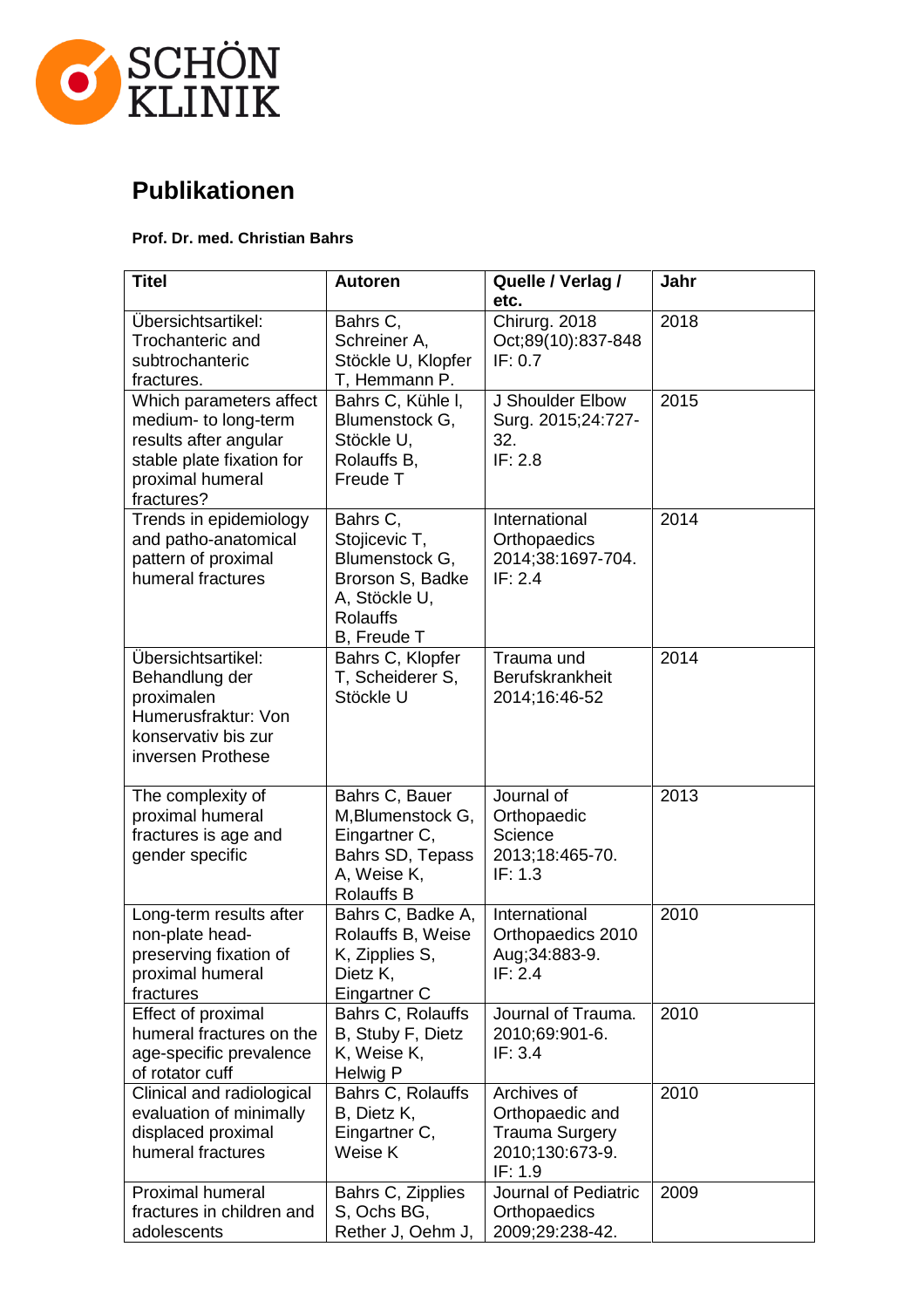

|                                                                                                                                                                                | Eingartner C,<br><b>Rolauffs B</b>                                                                                                   | IF: 2.0                                                                                                          |      |
|--------------------------------------------------------------------------------------------------------------------------------------------------------------------------------|--------------------------------------------------------------------------------------------------------------------------------------|------------------------------------------------------------------------------------------------------------------|------|
| Indications for computed<br>tomography (CT-)<br>diagnostics in proximal<br>humeral fractures: a<br>comparative study of<br>plain radiography and<br>computed tomography        | Bahrs C, Rolauffs<br>B, Südkamp NP,<br>Schmal H.<br>Eingartner C,<br>Dietz K, Pereira<br>PL, Weise K,<br>Lingenfelter E,<br>Helwig P | <b>BMC</b><br>Musculoskeletal<br><b>Disorders</b><br>2009;10:33.<br>IF: 2.0                                      | 2009 |
| Inter- and intraobserver<br>reliability of the MTM-<br>classification for<br>proximal<br>humeral fractures: a<br>prospective study                                             | Bahrs C, Schmal<br>H, Lingenfelter E,<br>Rolauffs B, Weise<br>K, Dietz K, Helwig<br>P                                                | <b>BMC</b><br>Musculoskeletal<br>Disorders 2008 Feb<br>17;9:21.<br>IF: 2.0                                       | 2008 |
| Analyse einer<br>poststationären<br>Behandlungsstrategie<br>nach osteoporose-<br>assoziierter Fraktur                                                                          | Bahrs C, Türk A,<br>Eingartner C,<br>Weise K, Rolauffs<br>B, Stuby F                                                                 | Zeitschrift für<br>Orthopädie und<br>Unfallchirurgie<br>2008;146:52-8.<br>IF: 0.6                                | 2008 |
| Die T-Platten-<br>Osteosynthese - ein<br>überholtes<br>Osteosyntheseverfahren<br>für proximale<br>Humerusfrakturen?<br>Mittelfristige klinisch-<br>radiologische<br>Ergebnisse | Bahrs C, Oehm J,<br>Rolauffs B,<br>Eingartner C,<br>Weise K, Dietz K,<br>Helwig P                                                    | Zeitschrift für<br>Orthopädie und<br>Unfallchirurgie<br>2007;145:186-94.<br>IF: 0.6                              | 2007 |
| Mechanism of injury and<br>morphology of the<br>greater tuberosity<br>fracture                                                                                                 | Bahrs C,<br>Lingenfelter E,<br>Fischer F, Walters<br>EM, Schnabel M                                                                  | Journal of Shoulder<br>and Elbow Surgery<br>2006;15:140-147.<br>IF: 2.9                                          | 2006 |
| <b>Acute Musculosceletal</b><br>Infection: Comparison of<br>different methods for<br>intraoperative bacterial<br>identification                                                | Bahrs C, Marschal<br>M, Weise K,<br>Lingenfelter E,<br>Dietz K, Heeg P,<br>Eingartner C                                              | Acta chirurgiae<br>orthopaedicae et<br>traumatologiae<br>checheslovaca<br>2006;73:237-43.<br>Impact Factor: 0.08 | 2006 |
| Lavage of contaminated<br>surfaces: an in vitro<br>evaluation of the<br>effectiveness of<br>different systems                                                                  | Bahrs C,<br>Schnabel M,<br>Frank T, Zapf C,<br>Mutters R, von<br><b>Garrel T</b>                                                     | Journal of Surgical<br>Research<br>2003;112:26-30.<br>IF: 1.9                                                    | 2003 |